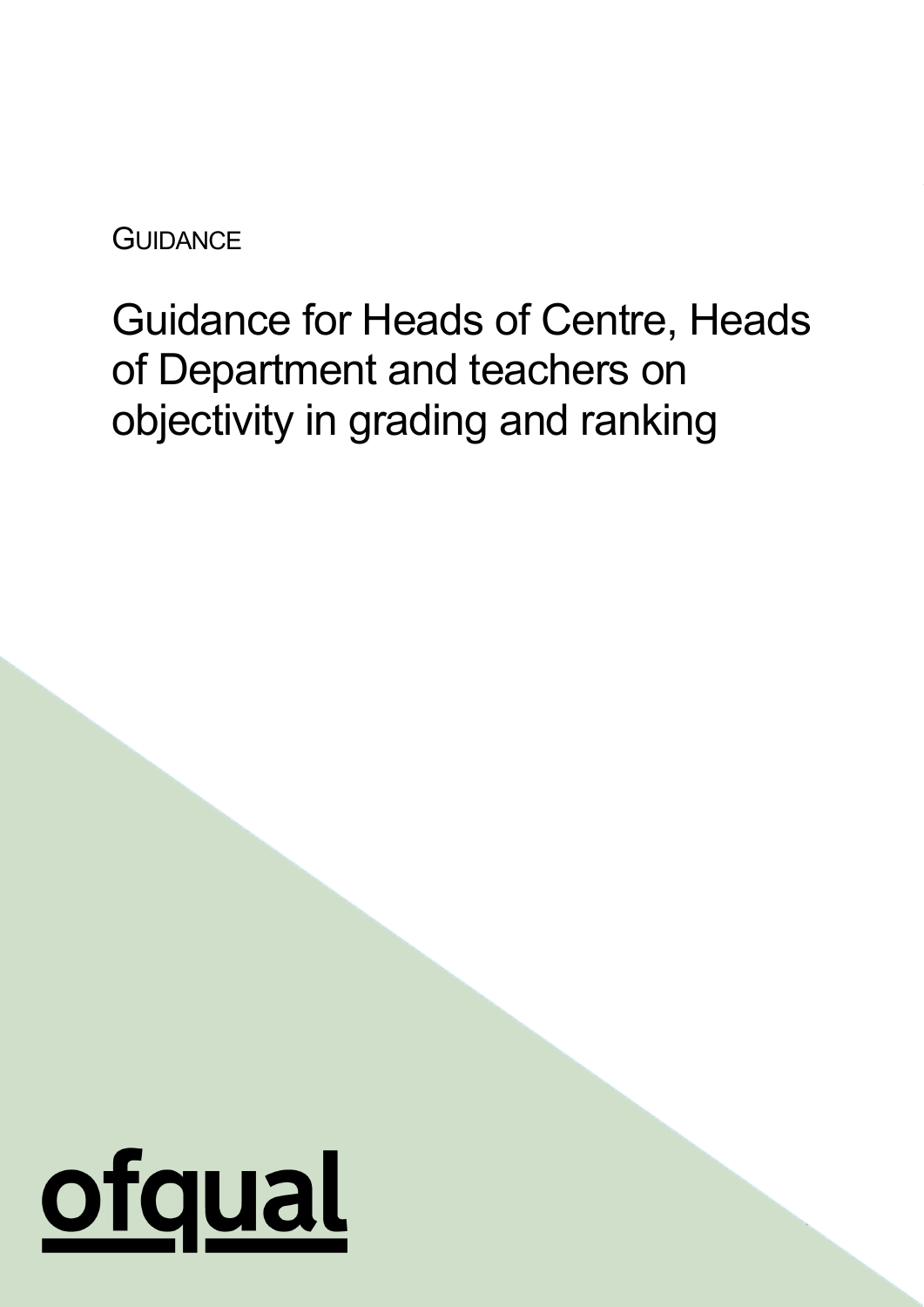## **Contents**

<span id="page-1-0"></span>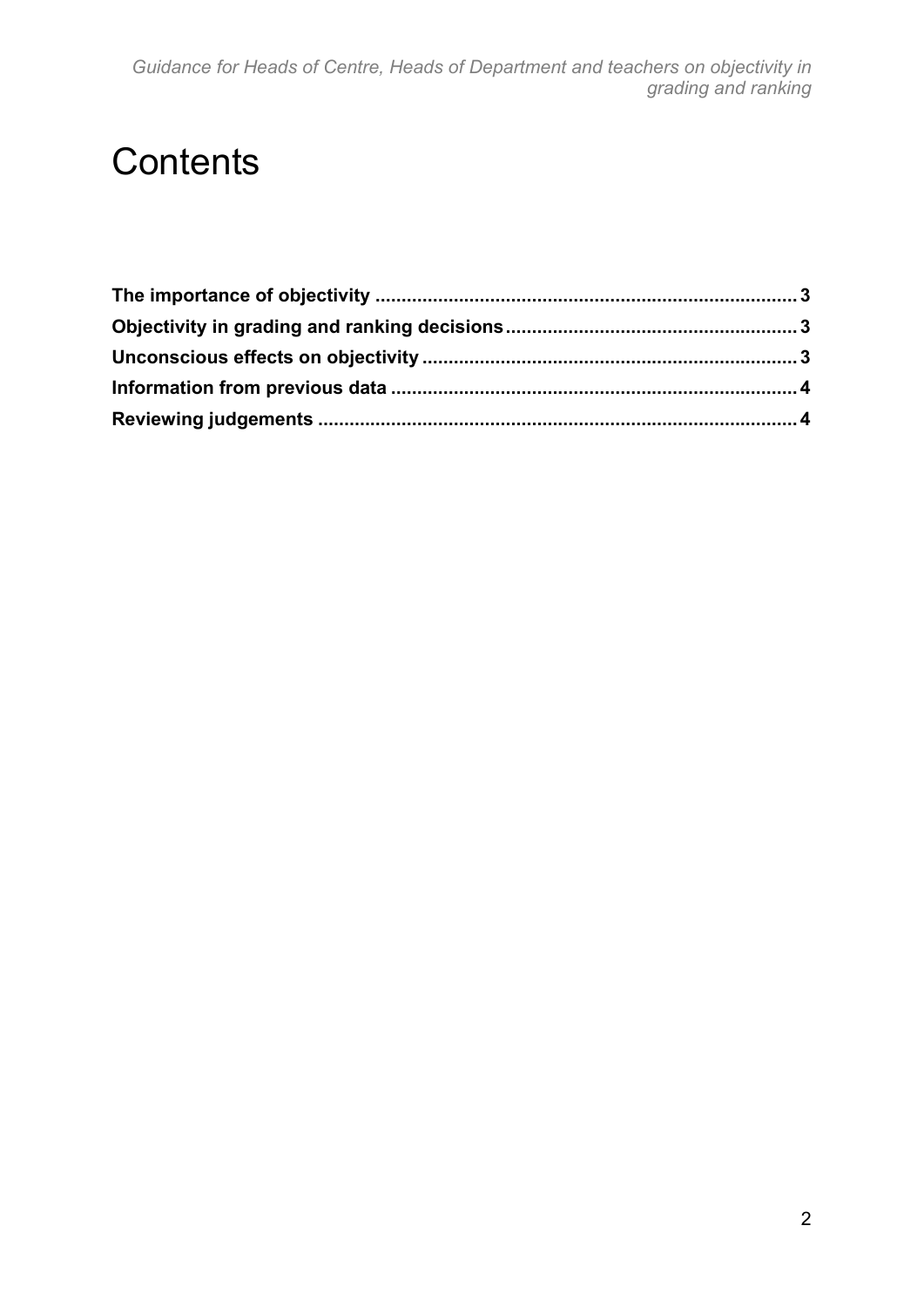#### The importance of objectivity

In these unprecedented circumstances, schools and colleges are best placed to judge the likely performance of their students if teaching and learning, and exams, had continued as planned. Centres know their students well and will have regularly assessed their performance throughout the course of study.

We are conscious that these arrangements have had to be put in place very quickly due to the Coronavirus (COVID-19) pandemic, so it has not been possible to provide national training to school and college staff to standardise these judgements.

We are providing the following additional information on objectivity in grading and ranking to help schools and colleges play their role in ensuring this year's grading is as fair as possible. This is based on existing research and analysis about how centre-based assessments can be carried out as objectively as possible.

# <span id="page-2-0"></span>Objectivity in grading and ranking decisions

Each centre assessment grade should be a holistic professional judgement, balancing different sources of evidence and data. It is important that the centre's grading and ranking judgements are objective; they should only take account of existing records and available evidence of a student's knowledge, skills and abilities in relation to the subject. This evidence should inform teachers' professional judgements about each student's likely performance at the time of the exam. Other factors should not affect this judgement, including characteristics protected under equalities legislation such as a student's sex, race, religion/belief, disability status, gender reassignment or sexual orientation. Similarly, judgements should not be affected by a student's behaviour (both good and poor), character, appearance or social background, or the performance of their siblings.

#### <span id="page-2-1"></span>Unconscious effects on objectivity

To avoid unconscious bias, centres are urged to reflect on and question whether they may have any preconceptions about each student's performance and whether their perception of the evidence might be affected by any irrelevant factors.

Centres should be aware of:

- confirmation bias, for example noticing only evidence about a student that fits with pre-existing views about them
- masking or halo effects, for example a particular view about an aspect of a student that hides, or overly accentuates, their actual knowledge, skills and abilities
- recency effects, for example giving undue weight to the most recent interaction with a student or the most recent piece of work done by a student
- primacy effects, for example giving undue weight to 'first impressions' of a student
- selective perceptions, for example giving undue weight to a student's performance on a particular part of the content of the specification rather than considering performance across all the material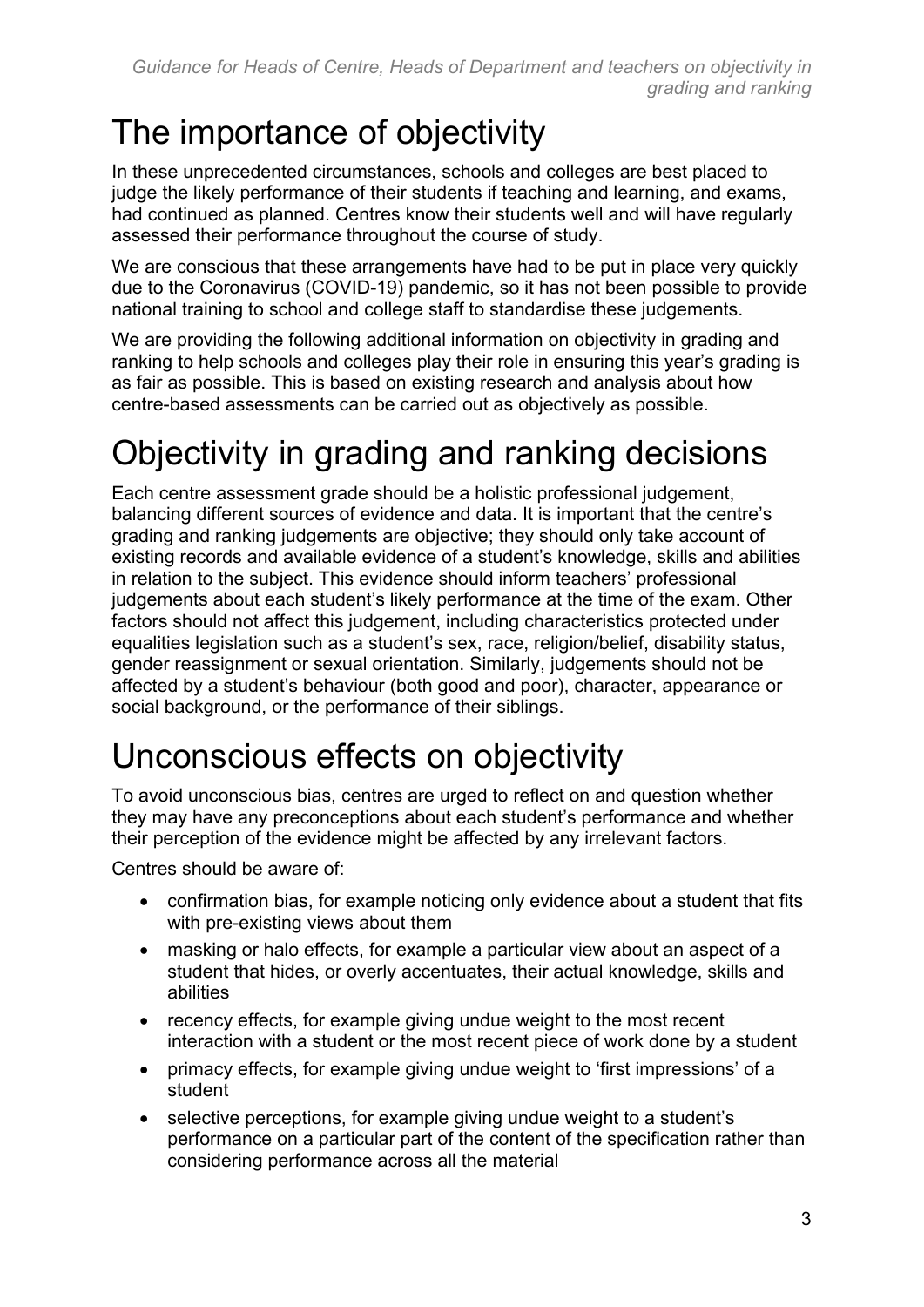• contrast effects, for example over- or under-estimating a student's likely performance having first considered a large number of students who are all working at a different standard

#### <span id="page-3-0"></span>Information from previous data

The effects described above may not be consistently seen across different centres or individuals. To understand more about possible effects in a particular centre, a centre could look back at previous years' data, for example, over the past 2 to 5 years, where this is available. Considering data in this way is unlikely to identify all possible effects and may prove inconclusive. Contextual information is likely be important in considering what weight to give any such data. For example, significant personnel changes may mean that effects in previous years may not be assumed to carry forward, or may reduce the benefits of aggregating data between different years.

A centre could use such data to identify whether there may be any indications of systematic under- or over-prediction for different groups of students, for example, those with particular protected characteristics. For example, a centre may find that it has routinely under-estimated predicted A level maths grades to UCAS compared to grades actually achieved for students with particular characteristics; or routinely over-estimated target English GCSE grades compared to grades actually achieved for students with particular characteristics. The centre could use any such findings as it checks whether its proposed centre assessment grades for this summer might have been influenced by preconceptions or irrelevant factors.

In doing any such analysis, centres should be aware of and take into account contextual factors. Awareness of the limitations of data and the context in which it was generated may help centres to consider which data is relevant, which is not, and what conclusions may and may not be supported.

## <span id="page-3-1"></span>Reviewing judgements

Having considered possible unconscious effects on objectivity and any information from available data from previous years, centres are asked to use this information to reflect carefully on their grading and ranking judgements. Dialogue between heads of departments, teachers and the Head of Centre can support such reflection and review.

Where any possible unconscious effects, or previous systemic under- or overprediction for particular groups, have been identified, careful consideration would be needed to ensure, for example, that this was not over-compensated for.

Nonetheless, analysing information, reflection and dialogue as outlined above could help a centre to assure itself that it has effectively fulfilled its duties to promote equality and avoid discrimination as set out under the Equality Act 2010, and to assure itself that it has maximised objectivity and fairness in the judgements that it has made.